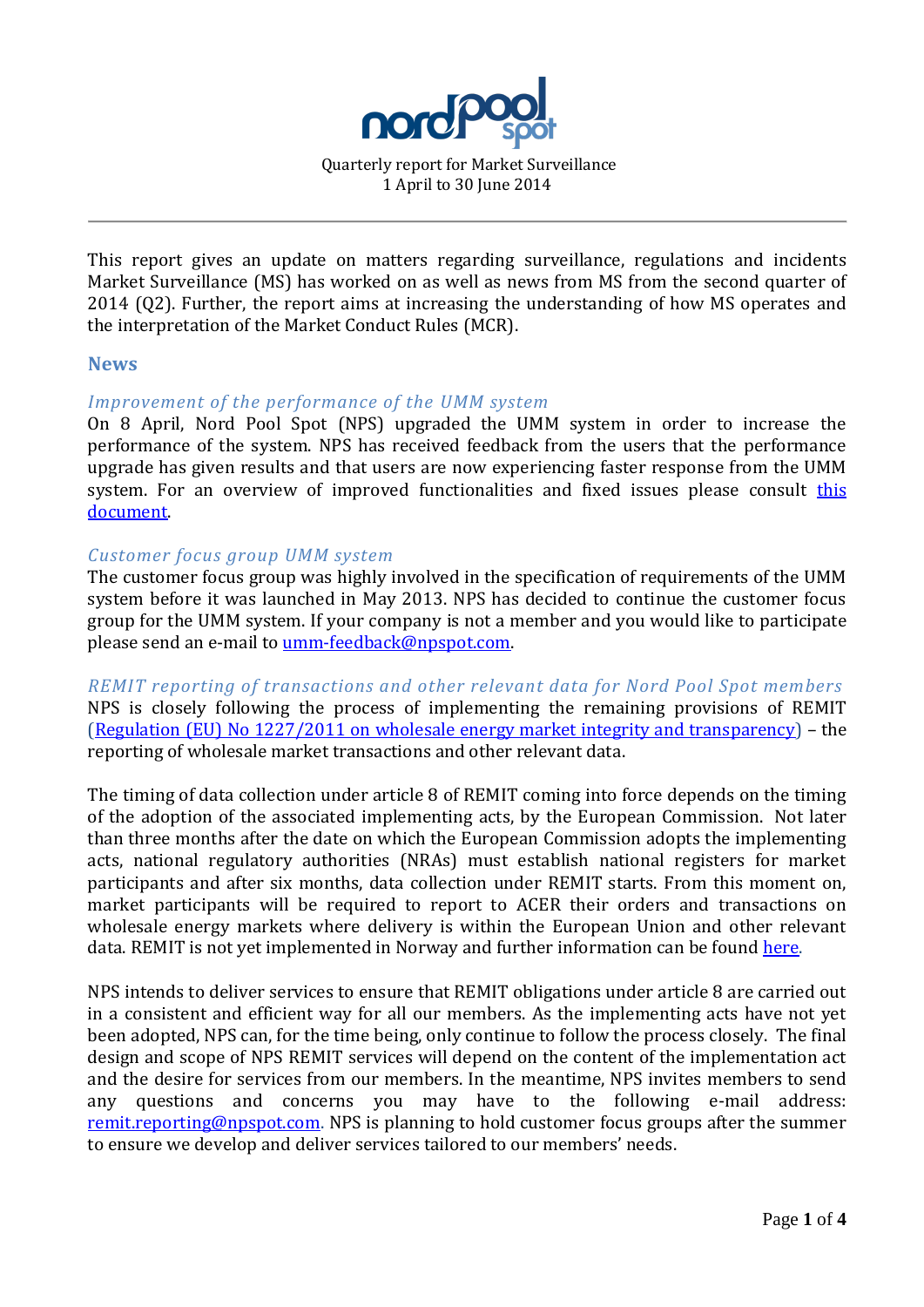

### *REMIT seminar 15 October*

MS would like to invite all members to a one-day seminar where the main topic will be REMIT. The agenda for the seminar will include reporting of orders and transactions, interpretation of REMIT, national implementation, transparency regulation and the UMM system. The seminar is scheduled to take place on 15 October in Oslo. More information will be provided at a later stage.

# **Investigations and findings**

#### *Cases sent to authorities*

According to article 15 of REMIT, MS is obliged to inform the NRA (national regulatory authority) should there be any suspected breach of the prohibition against market manipulation or the prohibition of insider trading as set out in REMIT. According to the market place licence from NVE, NPS is also obliged to report any possible breaches of other laws and regulations affecting the NPS market. To ensure an efficient, transparent and well-functioning market, MS also reports possible breaches on our own initiative, for example when we receive input from participants on specific incidents.

- MS received a tip from a market participant regarding production capacity that was not utilised even though the Elspot prices in the relevant area were high. The information was forwarded to the relevant NRA.
- A TSO published a UMM regarding a maintenance limiting the capacity between two Elspot areas, however the submitted maximum net transfer capacity failed to take into account the maintenance. The information regarding the incident was forwarded to NVE according to the market place license section 7.1.
- MS received two tips relating to unusual activity in the balancing market. The information was forwarded to the relevant NRA.

## *Breaches of the Market Conduct Rules*

MS has investigated possible breaches of the MCR during the period from 1 April to 30 June 2014. Breaches of the MCR which have been concluded on during the period and which have resulted in non-public warnings are described below. In these cases MS has concluded that the severity of the breaches could not justify a public warning or violation charge. However, these breaches of the MCR can be taken into account should there be more breaches of the MCR in the future.

 A TSO failed to publish correct information regarding limitations in the capacity on interconnectors. The TSO received a non-public warning for breaching the MCR section 5.2 b).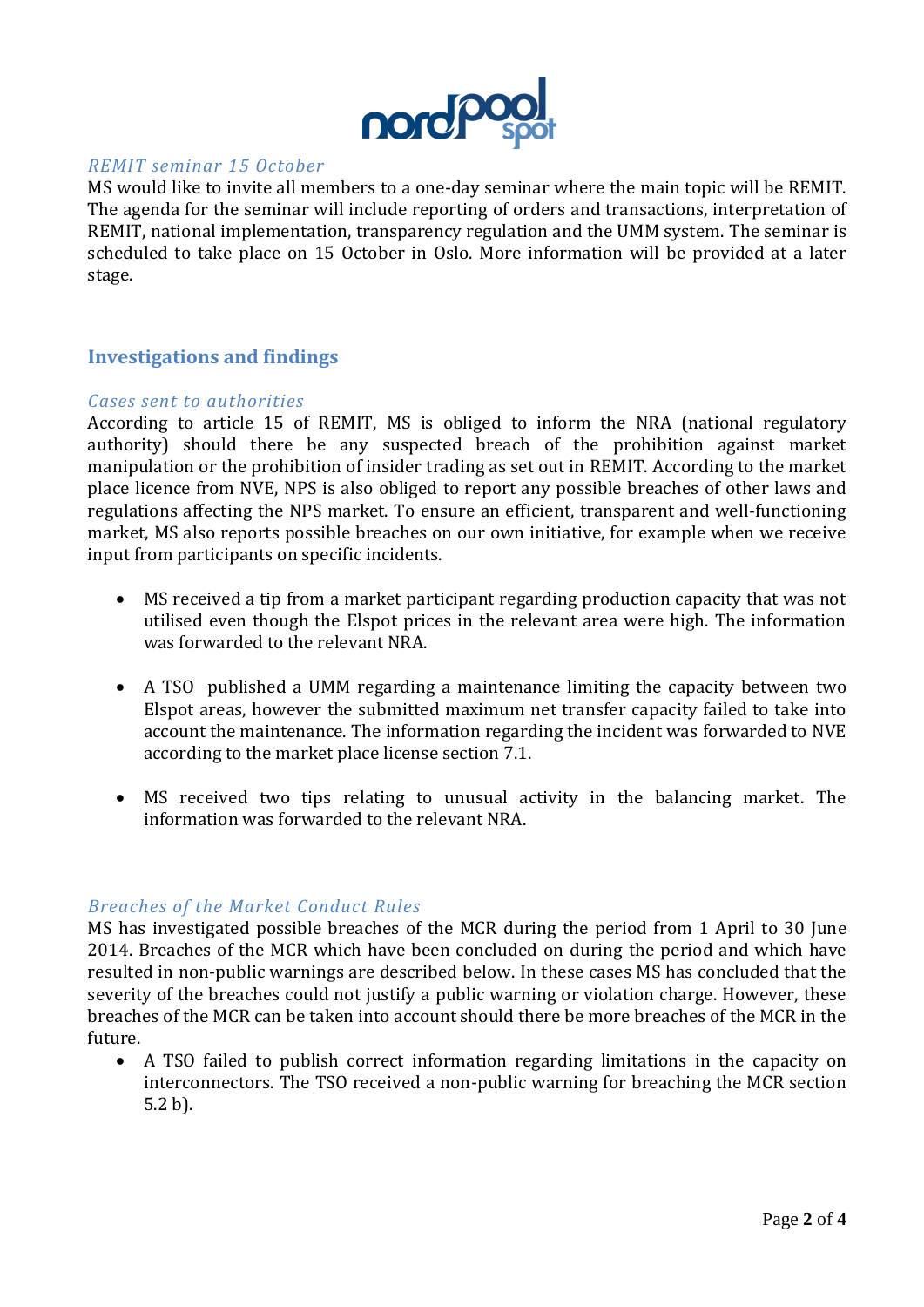

- A TSO did not publish a UMM relating to a limitation in the transmission grid that reduced the power feed-in by more than 100 MW. It is the opinion of MS that if relevant information was not published according to the disclosure requirements by the producer the TSO was obliged to publish a UMM regarding the incident. Hence, the TSO received a non-public warning for breaching the MCR section 5.2 c).
- On four separate occasions TSOs published UMMs with incorrect decision time. Each TSO received a non-public warning for breaching the MCR section 5.3 c).
- A member published a UMM with an incorrect "Event start". It is the opinion of MS that the information regarding the incorrect "Event start" was not likely to affect prices significantly, and hence could not be considered as inside information. The member received a non-public warning for breaching the MCR section 5.3.
- On seven separate occasions, members did not publish information subject to the disclosure requirements within 60 minutes after the relevant information occurred. Each member received a non-public warning for breaching the MCR section 5.4.

# *Input from market participants*

MS has received tips from market participants during the period from 1 April to 30 June 2014. MS appreciates all input from market participants, and even though no breach of the MCR is found, the incidents may represent a breach of other regulations. Tips that were forwarded to relevant NRAs are described under "Cases sent to authorities", the remaining tips are described below:

- MS received a tip regarding inconsistent information between a UMM and published Elspot capacities. MS investigated the matter and found that the TSO had breached the disclosure requirements in the MCR.
- MS received a tip regarding unusual trading behavior in Elbas. MS is still investigating the matter.
- MS received two tips regarding a UMM which contained confusing information relating to the available capacity on an interconnector. MS is still investigating the matter.
- MS received a complaint regarding a UMM relating to an outage on a production unit which contained confusing information. MS contacted the responsible member, and a follow up UMM was published with more information. MS found no breaches of the MCR.